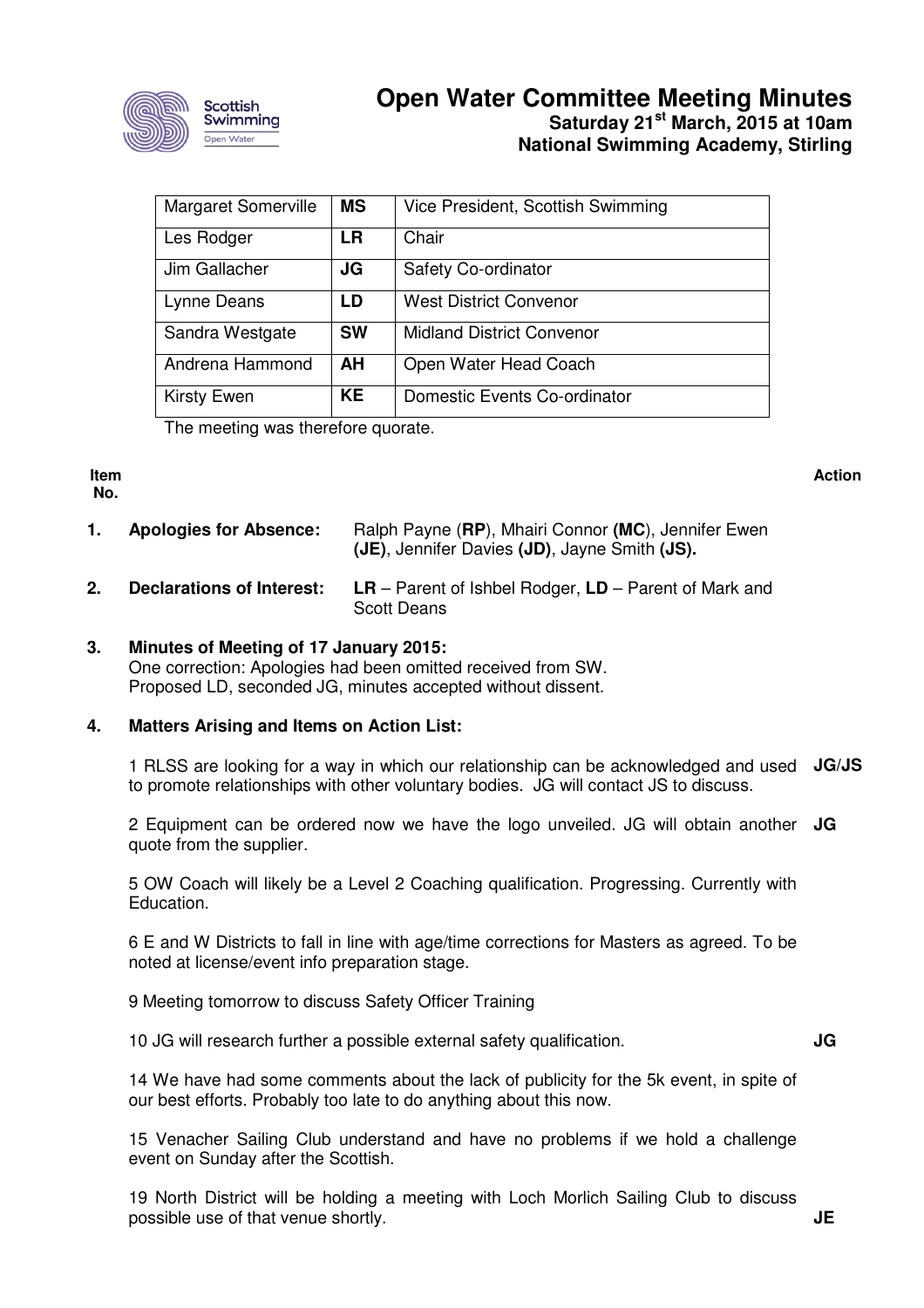Other points will be discussed as they arise.

#### . **5. Correspondence:**

Scottish Swimming have been contacted by Nova International. LR to attend meeting with Nova, JS and Forbes in late April. **LR** 

It was noted that the date of the Great Scottish Swim clashes with the Discovery Mile. However, it was considered that this is not likely to be a significant issue.

#### **6. Budget/Accounts:**

We have spent almost nothing yet in this financial year (as is usual in March). It was noted that if the OW Coach Qualification is a Level Two rather than a CPD module, it might cost more. However, our budget should be able to accommodate this

#### **7. Development Plan:**

(Was Actions 3 and 13)

Discussions surrounding various documents. David Carry has sent an email with some thoughts. Several will be incorporated into the Plan.

Discussion on OW Grand Prix: It was agreed unanimously that this should be retained. There is no prize money at the Scottish Championships but the GP works in much the same way as in the pool (and indeed predates the pool version).

Development Plan Actions and Targets 2014-18 discussed in detail and Owners, **LR**  Targets and Dates agreed. LR to update the draft and finalise.

Brief discussion around appointing someone to Tweet regularly on Open Water, especially at main events. This was something that was discussed at the last Discipline Chairs Meeting.

We should then at intervals agree the current priorities and the issues and barriers to achieving the targets which exist and how to overcome them.

#### **8. Governance:**

The 1k limit for age 12 swimmers was lifted at the SASA AGM to 1.5k for the ASA Qualifiers.

Our Committee now has a quorum of four members (not including co-opted) and at least two districts represented. LR highlighted that District Convenors who were unable to attend may send one of their district committee to represent them. There was a short discussion around whether "deputies" could attend other meetings of the committee when the Convenor was also present and noting the fact that the Committee has to sign undertakings on swimmer confidentiality and how this might work. MS offered to seek **MS**  clarification for us.

Changes to the event guidelines were read through (was Action 8) and agreed. [Update: following the Safety Meeting on the following day, one or two other amendments have been proposed – these will be circulated before the new Guidelines are published.]

**LR** 

**LR/JG** 

JG, LR and Doug Milne will be meeting tomorrow to discuss formal Safety Officer training (was Action 9).

The new logo has been unveiled. There are strict rules for its use and we already have some of these but we will be told more by the office later, also how this will be used on **LR** team kit, etc.

AH asked if we could put the logo on all competition caps. This would raise our "brand"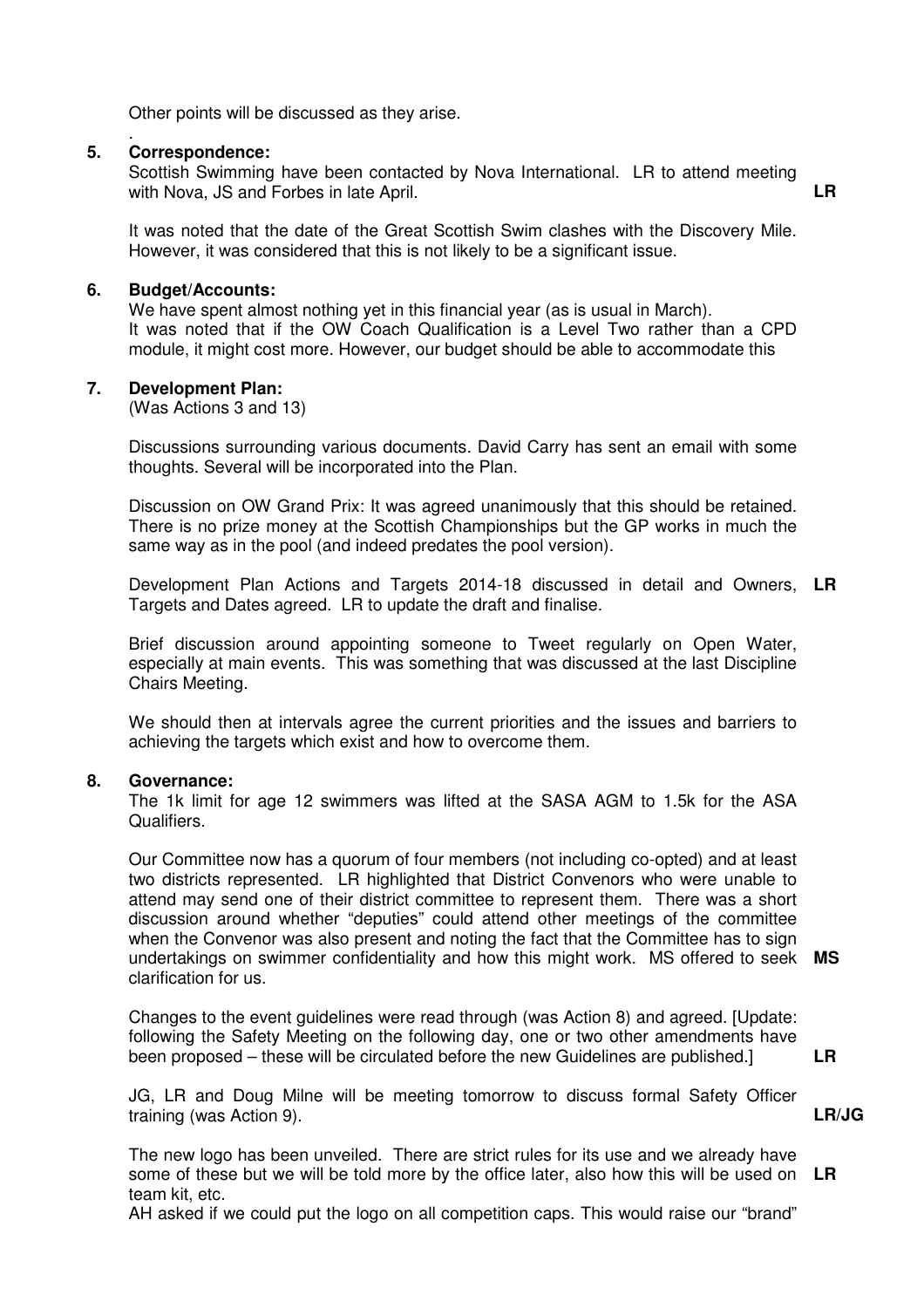but would cost more and might have other consequences. LR offered to get costs and **LR** consider practicality and report back. JG noted that if our logo has changed then we may need new hi-vis vests with the new logo. Recommended that we colour code for STOs, Safety and Event Management staff. Relay Grand Prix Rules were previously circulated. There were no comments and these are accepted. To be uploaded to website. Hopefully it may be possible to have relays at all Grand Prix Events next year (2016). **LR 9. Domestic Events:**  5k entry very slow indeed at present but we are expecting some last-minute entries. West District (Was Action 20) location still to be determined. Could swap dates to mid July if it helps. East District – it is understood that we presently only have a half day at Loch Ore. We will need the full day for the events proposed. Scottish – same programme as 2014, events information as last year but allow separate time for registration, with gap for Safety and Officials Briefing before Swimmers' Briefing. Should KE start booking rooms for STOs and Events Staff? - Yes Venacher Mile Challenge Event (Sunday straight after Scottish) The following discussed and agreed: Around 60 swimmers maximum. Perhaps in two or three waves at 5 minute intervals. Registration 2pm. Start 3pm. Cut off 1 hour. Cost £30 for non-member (includes temporary membership), £20 for member. Wetsuit hire to be available on the day, provided by others. JS has contacts. LR will ask JS if she has an editable copy of the "Come and Try" flyer. If our flyer looks similar, then potential entrants may be more comfortable with this format. KE to prepare flyer and circulate for comment. Include entry form and TM form in Information Pack. Do we need a license for this? Doubtful because this is not a competition. LR will check. It was agreed that we should prepare guidance on the format of Grand Prix events from next year (2016). **LD JD KE KE LR KE LR LR 10. National Team / Squad:** Selection criteria was circulated at the meeting and discussed. This is not yet finalised. Ally Whike has yet to comment and LR has copied to MC for separate input. Can everyone check for any flaws and advise, please? We expect these to be published in the next three to four weeks, so any input before then. A few things to note: 1 These are much simpler. 2 Squad eligibility will be determined substantially by qualification for ASA OW. 3 Since ASA OW has 800m and 1500m pool entry times, swimmers can qualify for **All** 

Scottish OW Development Squad on this basis before they have swum OW in Scotland (but they must commit to doing so as a requirement for Squad entry).

4 Team eligibility will be determined substantially by closeness of time to winner at 5k and 10k at Scottish Championships, not just by finish order.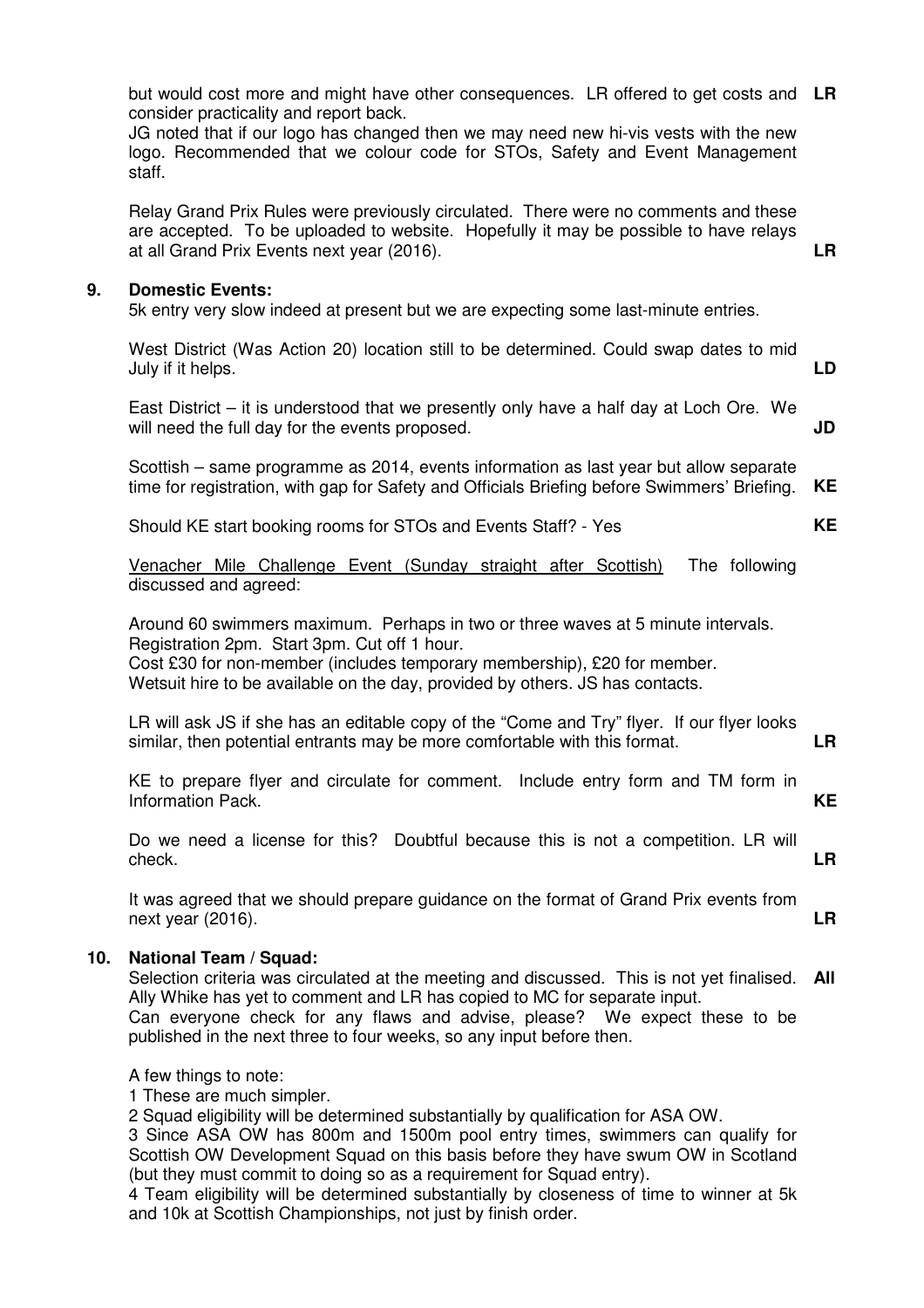5 Performance at the "prestige" event (Scottish Championships) is critical.

6 Grand Prix points are not intended to influence selection any more

7 5k Indoor results are not intended to influence selection any more

We intend the available budget to go to those who will benefit most from international competition, so the Development Squad will probably stay in the UK.

Note: Performance Team advises that Squad Selection Policies are now published. These are essentially unchanged for Open Water, except for slight tightening of times to allow for faster times wordwide.

#### **11. Safety:**

Mostly discussed already.

We should look at an agreed "cost scale" for donations to canoe clubs helping us. To be raised at May Committee meeting **JG** 

Possible training for canoeists at weekly or monthly swimmer training?

#### **12. Technical Officials:**

Midland have one trainee looking for a final assessment at OWJ1, two looking for OWJ2 **RP/LR**  training and two looking for OWJ1 training.

#### **13. District Reports:**

#### **East District:** None.

**Midland:** YeAABA holding a "Come and Try" day in April.

SW advised that YeAABA appear to be willing to open up their OW training to any Scottish Swimming member. Information on OW training in Harbour to be sent to Scottish Swimming. **SW** 

#### **North:** Written

**West:** Written. LD will consider Galloway venue. Still hoping for Balgray Reservoir but would be next year, not 2015.

### **14. Communication:**

LR will update mailing list and send to District Convenors for checking. **LR** 

#### **15. AOCB:**

None.

**Next Committee Meeting 16<sup>th</sup> May 2015.**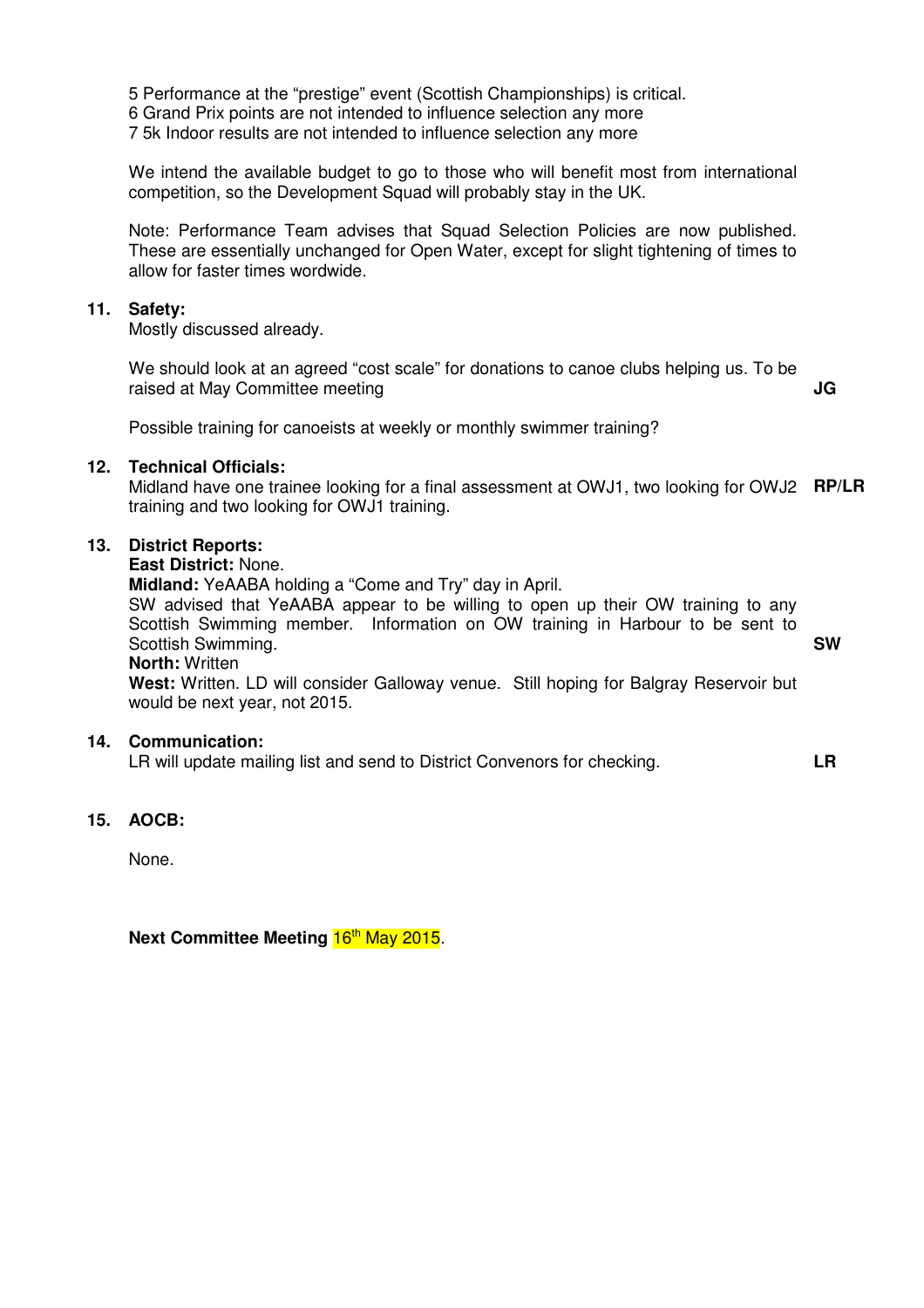#### Open Water Workshop Summary 28<sup>nd</sup> February

## Vision for Open Water: Key Summary of Brainstorming

#### Increase Growth in Participation

Mass participation/large numbers

Fun/children/come and try

Wetsuits – swimsuits transition – issues/challenges

Challenge swims

More youngsters taking part

Retention of current members

Retaining swimmers

Family session

Better retention to over 17 categories (students)

High profile – not niche – valued discipline

Open water training sessions

Regional Training Centres = increase in participation- give people somewhere to go

Link come and Try ( 2 sessions) and possible centres ideally up to 3 times a week

#### Competition

Standardised policies, processes and training for events

Safety key to success/safety kit for events

Training for event volunteers

Implementation and promotion

Partnerships

Improve Standard of National Events

Sunday of Loch Venacher – Challlenge Event

Challenge Events at district championships but would need to be called something else to attract people- promotion/marketing

Link with safety training – officials training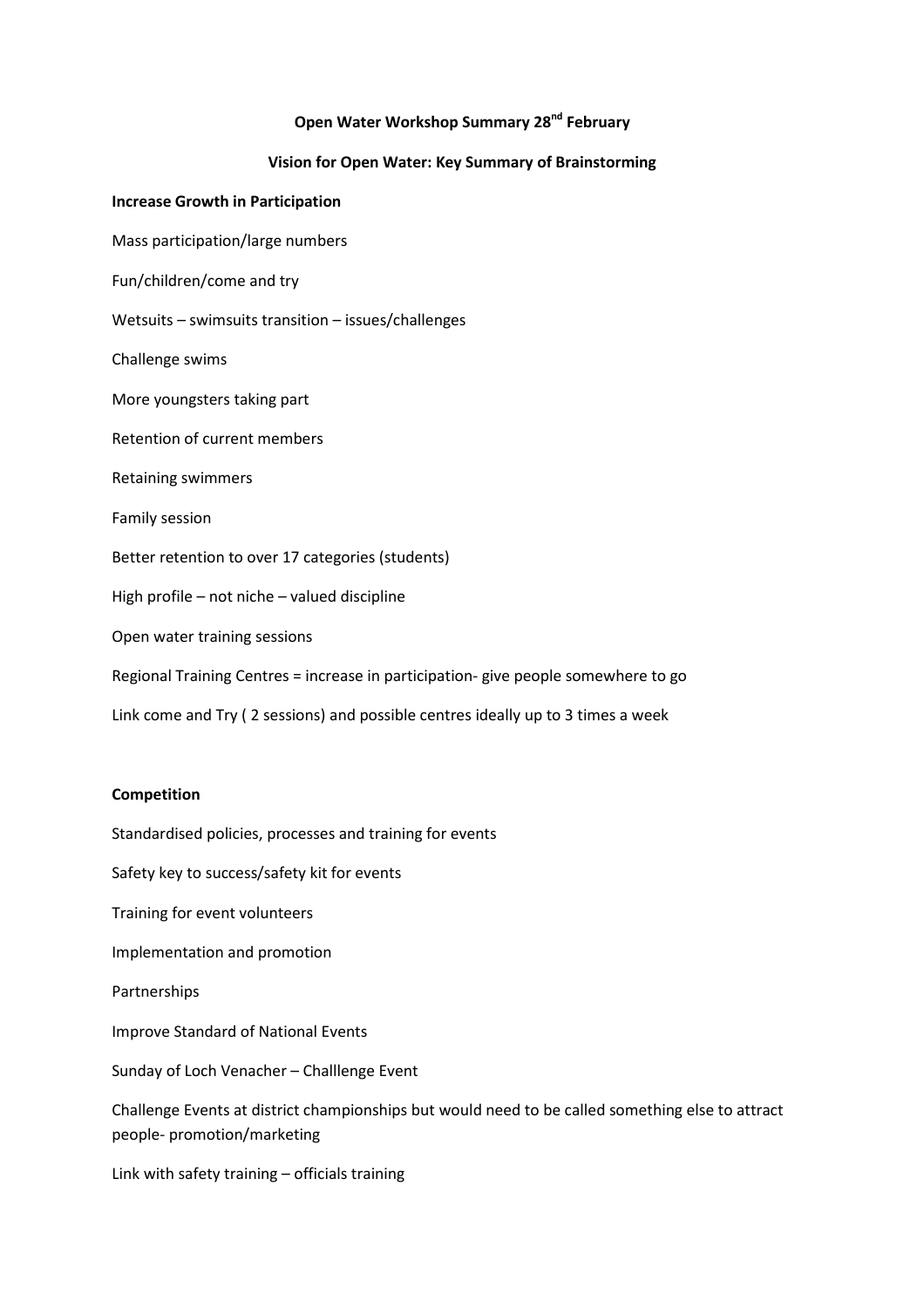National/District events – large numbers 250 +

Increased number of volunteers and quality/ event orientation

#### Swimmer Development

Regional training venues Open Water Training programme Open water Swimmer Pathway Regular training –centralised venue Athletes at Commonwealth Games + Olympics

#### Marketing and Communication

Professional events – branding Communication/promotion to the members/public

#### Coach Education/Development High Priority

Coach Education – qualification for Open Water – L2 – CPD module ASA qualification that we can hopefully access Fund coach education in return for coaching at regional events Professional/qualified coaches Current coaches on board – increased participation – developing swimmers West venues: Pinkston, Strathclyde country park, James Hamilton Park Qualified coaches

# Regional Training venues – timescale: East: Broughty Ferry- tweaks/promotion? Central: Helix, Falkirk Progress together: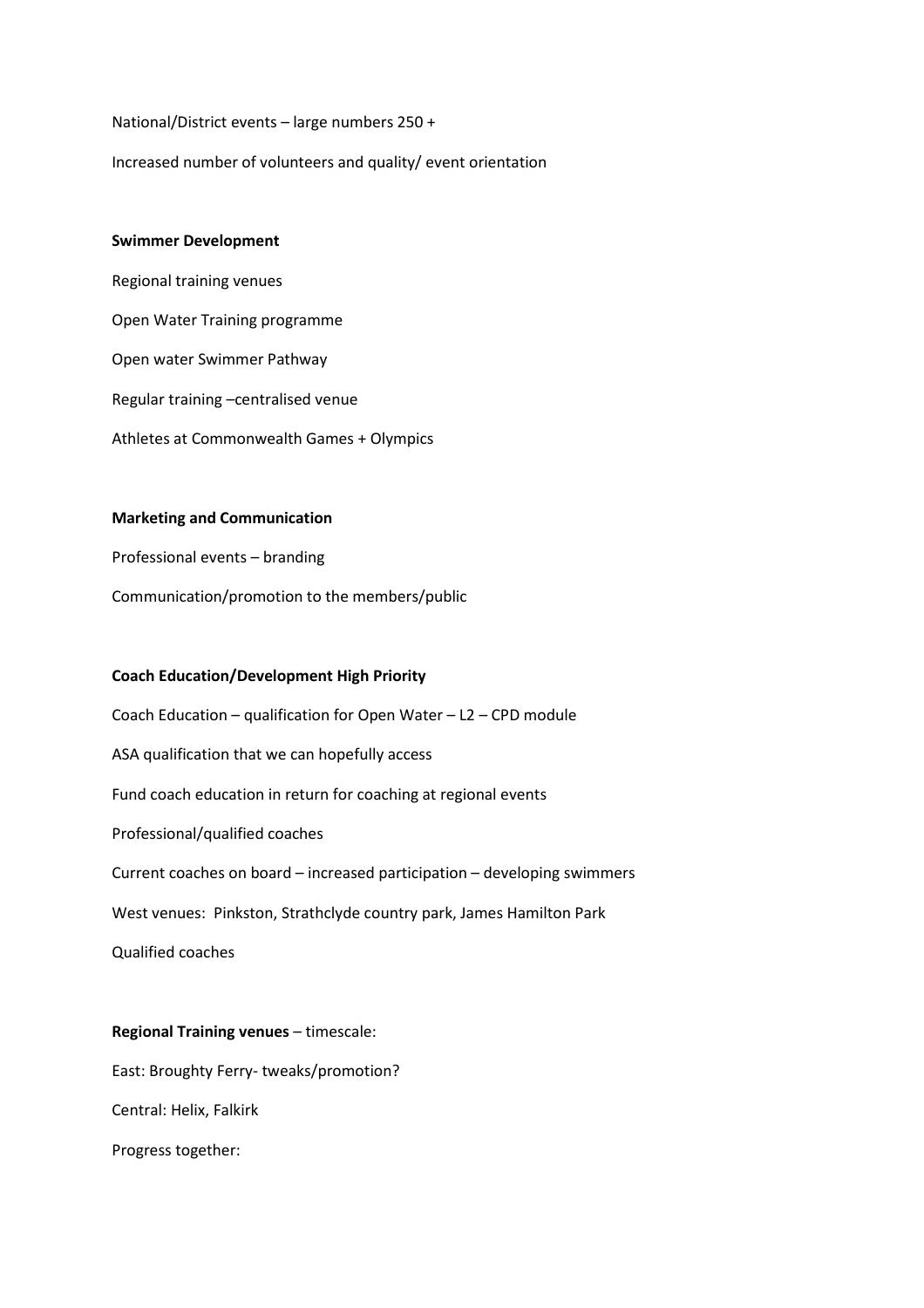East: Lochore –more information

West: Ballingray? Balgray, Renfrew : prioritise for development – potential national centre

North: Knockburn, Aberdeenshire – training probably not for competition

#### MAIN PRIORITES AGREED FROM DISCUSSION

#### 1. Increasing participation/growth in Open Water

- National/Regional training venues
- Come and Try events
- Challenge/District Events
- Wetsuit opportunites/promotion at all events

#### 2. Coach Education

- ASA Level 2 qualification up and running asap
- Regular coach education organised

#### 3. Competitions

- Standardised policies, processes and training for events
- Safety paramount
- Swimmer Pathway- wetsuit to swimsuit transition
- Improve Standard of National Events
- Partnerships

#### 4. Marketing/Promotion/Communication

- Raising the profile across all aspects of Open Water swimming
- Professional events/branding/promotion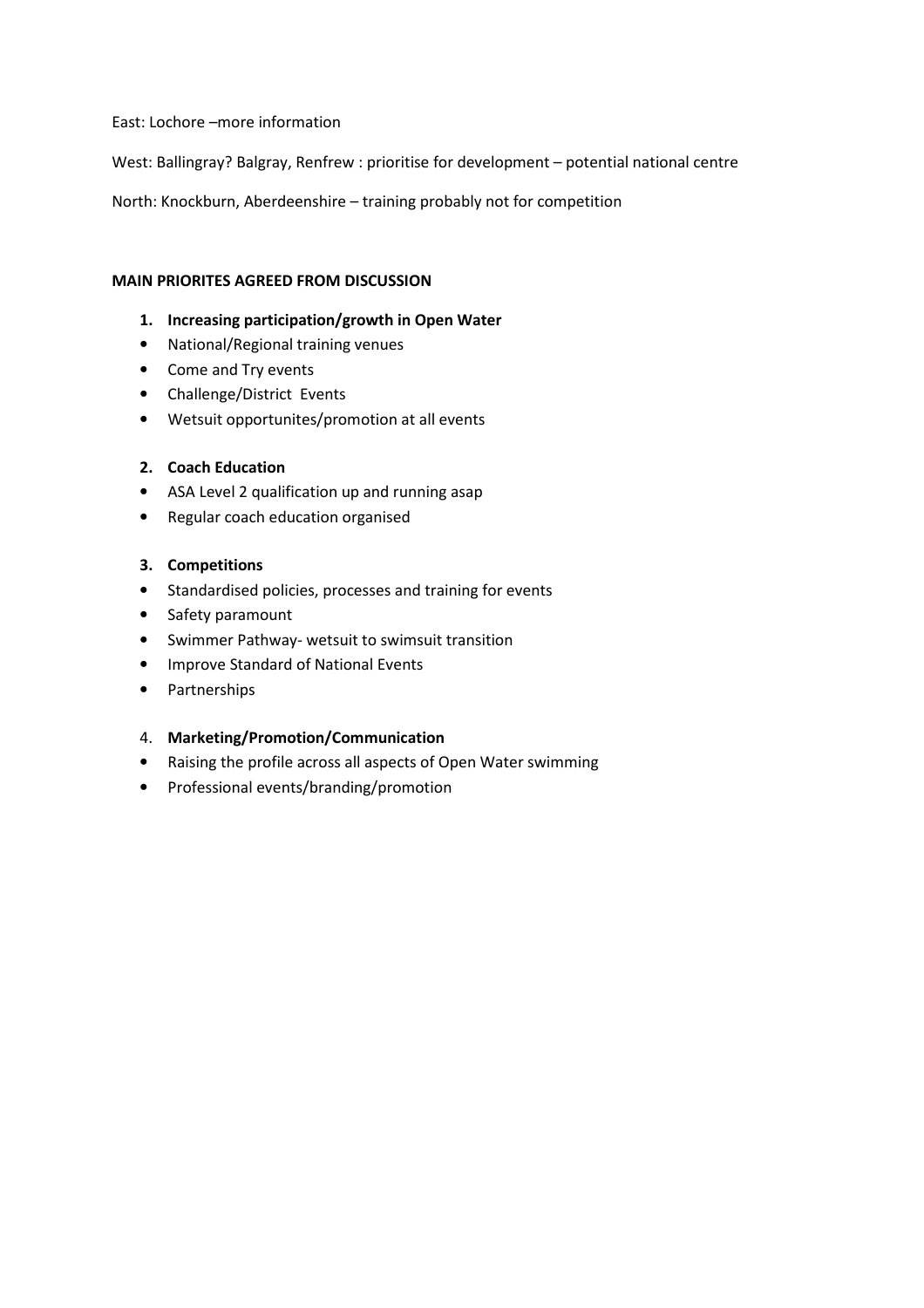## **OPEN WATER SWIMMING COMMITTEE**

## **21st March 2015**

## **North District Convenor's Report**

Our championships will be on Saturday22nd August 2015, at Loch Morlich

|                |                            | <b>Briefing/Start</b> |
|----------------|----------------------------|-----------------------|
|                | Event 1: Senior 5 km       | 09:30/10:00           |
|                | Event 2: Junior 3 km       | 12:30/13:00           |
|                | Event 3: Senior 1.5 km     | 14:30/15:00           |
|                | Event 4: Junior 800 metres | 15:30/15:45           |
| Event 5: Relay |                            | 16:15/16.30           |

Senior 5 km event and junior 3km event are the distances of the 2015 Scottish Open Water Swimming Grand Prix Series.

## **North District Team**

Funding has been agreed at £125 each for North District swimmers. A contribution of £150.00 to SASA Open Water Swimming Grand Prix Prize Fund was approved at the North District AGM.

A site visit is planned within the next 3 weeks to carry out a risk assessment.

Jennifer Ewen

North District Open Water Convenor